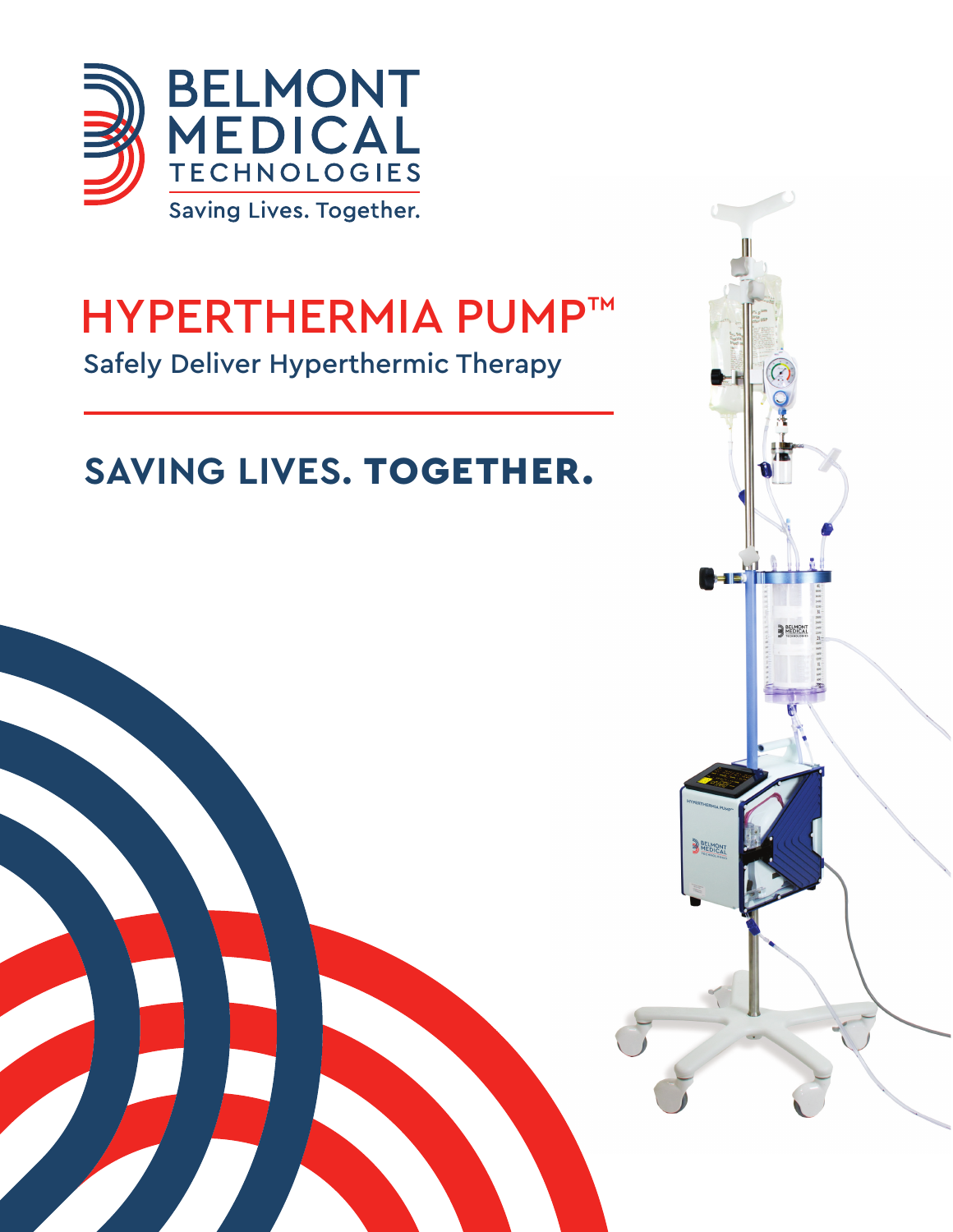

# **PRECISE TEMPERATURE CONTROL**

Adjustable fluid temperature control range between 37°C and 48°C in 0.1°C increments.

# **ELECTROMAGNETIC INDUCTION HEATING**

Dry, single pass warming provides consistent fluid temperature and enables near instantaneous warming to target temperatures with zero warmup time.

# **COMPACT AND LIGHTWEIGHT**

Designed with space in mind, the system conveniently mounts to any standard IV pole and is up to 84% lighter (28.5 vs. 175 lb) and 90% more compact (0.7 vs. 6.8 ft<sup>3</sup>) than comparable systems.

# **HIGH-SPEED PERISTALTIC PUMP**

Precise control of fluid delivery with flow rates ranging from 2.5 to 1000 ml/min.

# **VACUUM ASSISTED OUTFLOW**

Incorporates vacuum regulator to maximize flow equilibrium and enable fine tuning of fluid return rate.

# **AUTOMATIC PRESSURE REGULATION**

Line pressure monitoring stops pump if line becomes obstructed to prevent leaks.

# **QUICK SETUP**

Disposables incorporate pre-assembled cannulas with quick release connections and embedded temperature probes.

# **EASY TO USE**

Intuitive and clutter-free touchscreen display with stepby-step, on-screen instructions, clear descriptions of alarms and alerts, and quick access to device operations.

# HYPERTHERMIA PUMP™

Hyperthermia Pump™ is used in therapeutic procedures to raise the temperature of the thoracic or peritoneal cavity to the desired target temperature by continuously lavaging the cavity with warmed sterile solution. The warm solution is pumped into a body cavity, withdrawn, reheated, and recirculated back to the body. To ensure safe operation, the system monitors line pressure and air in the fluid path while two sterile temperature probes located within the sterile field and two embedded temperature probes monitor patient cavity, outflow solution, and return solution temperature.

# INTRAPERITONEAL & INTRATHORACIC HYPERTHERMIA



# HIGHLY EFFICIENT



# COMPACT DESIGN

# USER-FRIENDLY



# **DISPOSABLE CONFIGURATIONS**



**STRAIGHT LINE SET BIFURCATED LINE SET CANNULA CONNECTOR**

- Quick-connect luer connections allow for easy setup. There is no need to cut and reconnect tubing.
- Outflow tubing temperature probe reads the outflow temperature before bifurcations.
- Return tubing temperature probe automatically averages the temperature of all returned fluids.
- 72" temperature probes allow for connection outside of the sterile fluid field.

| $\bullet$                    |                                  |                             |                  |
|------------------------------|----------------------------------|-----------------------------|------------------|
| T1<br>$\equiv$               | $42.0^\circ$ C                   | $T2 =$                      | $42.2^{\circ}$ C |
| TЗ<br>$=$                    | $42.5^{\circ}$ C                 | $T4 =$                      | $42.6^{\circ}$ C |
| RATE = 1000 $\frac{m!}{m!n}$ |                                  | $T$ pump = 42.7 $\degree$ C |                  |
| $= 2173$ ml<br>VOL.          |                                  | $P = 172$ mmHg              |                  |
| RATE A                       | ml<br>1000<br>min<br><b>RATE</b> | <b>TARGET</b><br>42.5C      | <b>STOP</b>      |
| <b>RATE</b>                  |                                  | <b>TARGET</b><br>$-42.5C$   |                  |





# **PROCEDURE PACK**

The Procedure Pack is designed to save time and money by simplifying complicated tubing setups into a single, comprehensive and easy to install kit.



# NO CUTTING, NO CLAMPS - JUST CLICK AND CONNECT.

- Flow Rate
- Line Pressure
- Target Fluid Temperature
- Total Volume
- Fluid Inflow Temperature
- Fluid Outflow Temperature
- Two Additional Temperature Sensors

# **INTUITIVE TOUCH-SCREEN DISPLAY**

High contrast display provides easy to follow on-screen instructions, clear descriptions of alarms and alerts, and quick access to device operations.

## REAL-TIME DISPLAY OF: